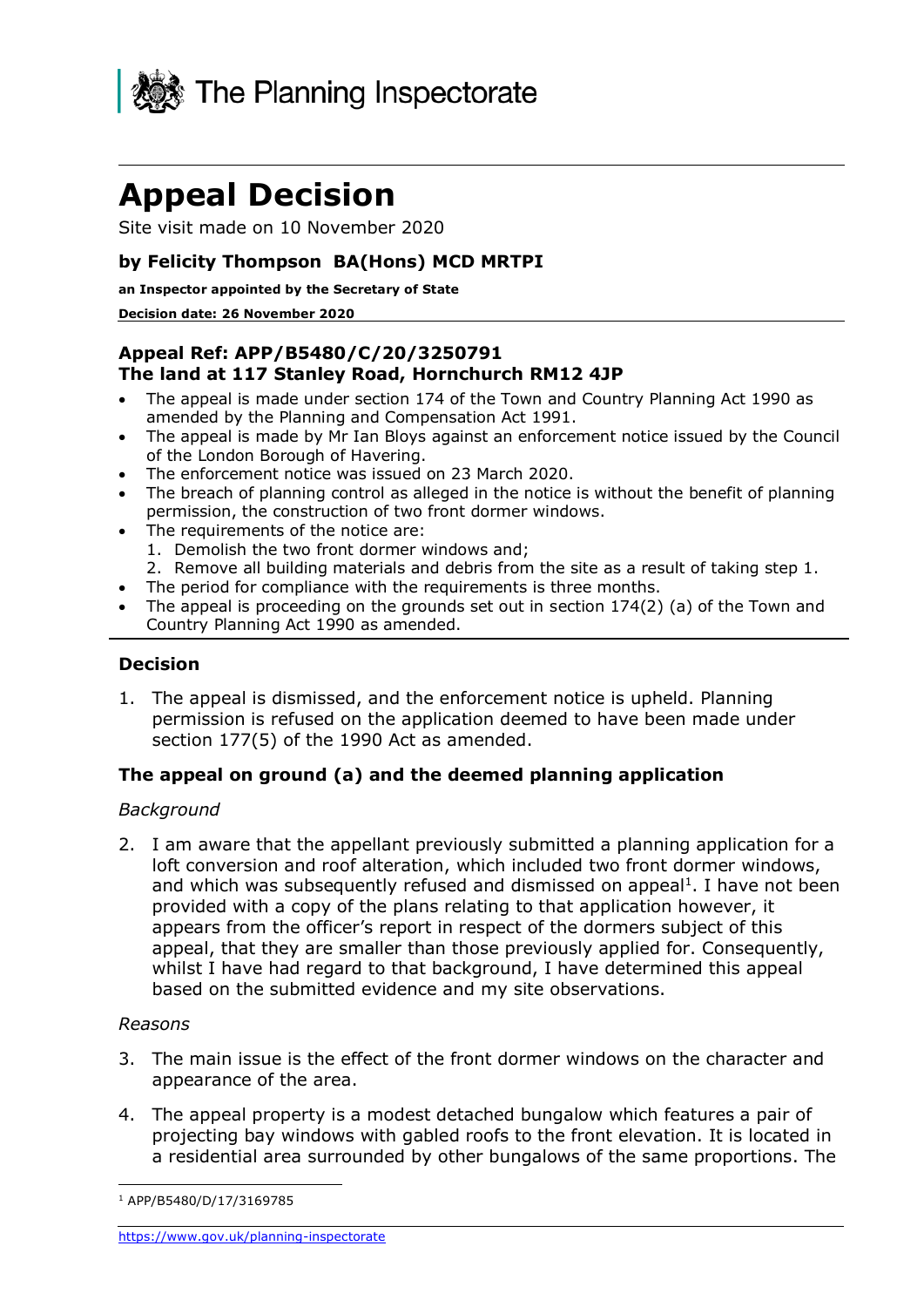bungalows feature various external finishes however, the palette of materials is broadly consistent and there is a level of uniformity in the design and overall appearance of the bungalows which greatly enhances the quality of the street scene.

- 5. There are two-storey houses further along the road in both directions however, I observed that those houses also include design features seen in the bungalows, such as projecting gabled bay windows. In any event, except for those at number 114A, the appearance of which varies from the typical bungalow and house on this road, front dormers are not a feature of the street scene.
- 6. Whilst the design of the dormers is straightforward and they are aligned with the gables, as a result of their siting, high in the roof close to and between the gable features and ridge, they appear as prominent and awkward additions appear as incongruous features, which undermine the uniformity of and within the modest roof slope. Furthermore, viewed in this street scene, they materially detract from its overall appearance.
- 7. The appellant provided photographs and details of properties in the wider area which have front dormers, a number of which I was able to view at my visit. However, the existence of front dormers in the wider area does not significantly undermine my observation that front dormers are not a feature and do not define the character of this street scene. In any case, many of the examples given reinforce my view about the adverse visual impact that such development can have on their surroundings. Accordingly, they do not provide a strong argument to justify the appeal development.
- 8. In any event, with the exception of the dormer at 3 Victor Gardens, for which the Council granted permission earlier this year, I do not know the circumstances of those other dormers being permitted and I have considered the appeal scheme on its own merits.
- 9. For the reasons given above, I find that the front dormer windows unacceptably harm the character and appearance of the area. This is contrary to Policy DC61 of the Core Strategy<sup>2</sup> and Policy 7.6 of the London Plan (2016) which together seek buildings and structures of the highest architectural quality which maintain, enhance or improve the character and appearance of the local area. There is also conflict with the design aims of the National Planning Policy Framework and guidance in the Council's SPD.<sup>3</sup>

## *Other Matters*

- 10. I acknowledge that there have been no objections to the development and have had regard to emails of support from residents and the support of local councillors. However, this and that there is no harm as a result of loss of privacy or overshadowing are neutral matters which cannot outweigh the identified harm.
- 11. Additionally, I acknowledge the appellant's misunderstanding in respect of the informal advice offered by a Council planning officer and the appellant's unexpected health problems however, these matters have no bearing on my assessment of the planning merits of the development.

 $<sup>2</sup>$  Havering Core Strategy and Development Control Policies Development Plan Document (2008)</sup>

 $3$  Residential Extensions and Alterations Supplementary Planning Document, 2011